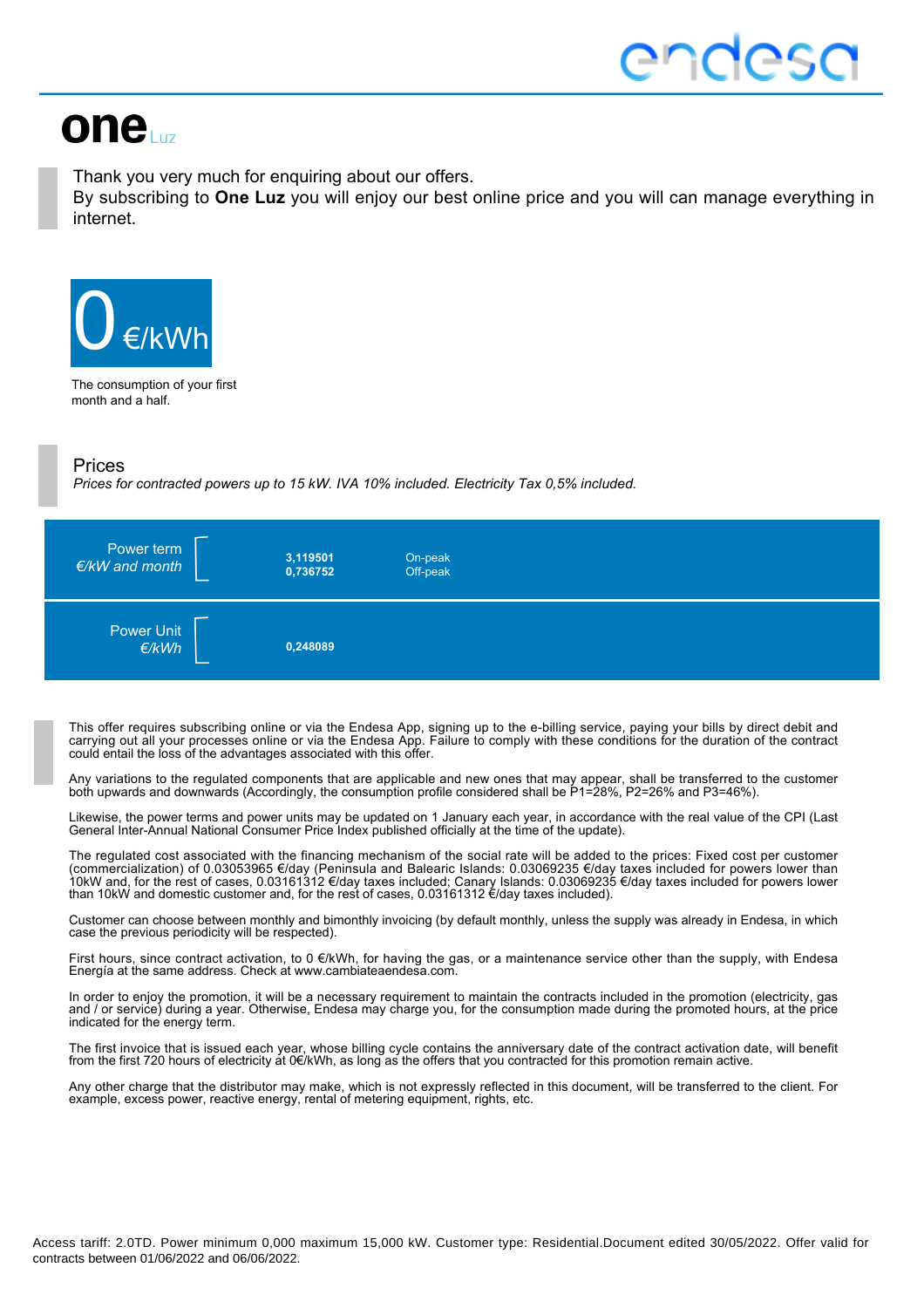# one

Thank you very much for enquiring about our offers.

By subscribing to **One Luz** you will enjoy our best online price and you will can manage everything in internet.



The consumption of your first month and a half.

#### Prices

*Prices for contracted powers up to 15 kW. IVA 21% included. Electricity Tax 0,5% included.*



This offer requires subscribing online or via the Endesa App, signing up to the e-billing service, paying your bills by direct debit and carrying out all your processes online or via the Endesa App. Failure to comply with these conditions for the duration of the contract could entail the loss of the advantages associated with this offer.

Any variations to the regulated components that are applicable and new ones that may appear, shall be transferred to the customer both upwards and downwards (Accordingly, the consumption profile considered shall be P1=28%, P2=26% and P3=46%).

Likewise, the power terms and power units may be updated on 1 January each year, in accordance with the real value of the CPI (Last General Inter-Annual National Consumer Price Index published officially at the time of the update).

The regulated cost associated with the financing mechanism of the social rate will be added to the prices: Fixed cost per customer (commercialization) of 0.03053965 €/day (Peninsula and Balearic Islands: 0.03069235 €/day taxes included for powers lower than 10kW and, for the rest of cases, 0.03161312 €/day taxes included; Canary Islands: 0.03069235 €/day taxes included for powers lower than 10kW and domestic customer and, for the rest of cases, 0.03161312 €/day taxes included).

Customer can choose between monthly and bimonthly invoicing (by default monthly, unless the supply was already in Endesa, in which case the previous periodicity will be respected).

First hours, since contract activation, to 0 €/kWh, for having the gas, or a maintenance service other than the supply, with Endesa Energía at the same address. Check at www.cambiateaendesa.com.

In order to enjoy the promotion, it will be a necessary requirement to maintain the contracts included in the promotion (electricity, gas and / or service) during a year. Otherwise, Endesa may charge you, for the consumption made during the promoted hours, at the price indicated for the energy term.

The first invoice that is issued each year, whose billing cycle contains the anniversary date of the contract activation date, will benefit from the first 720 hours of electricity at 0€/kWh, as long as the offers that you contracted for this promotion remain active.

Any other charge that the distributor may make, which is not expressly reflected in this document, will be transferred to the client. For example, excess power, reactive energy, rental of metering equipment, rights, etc.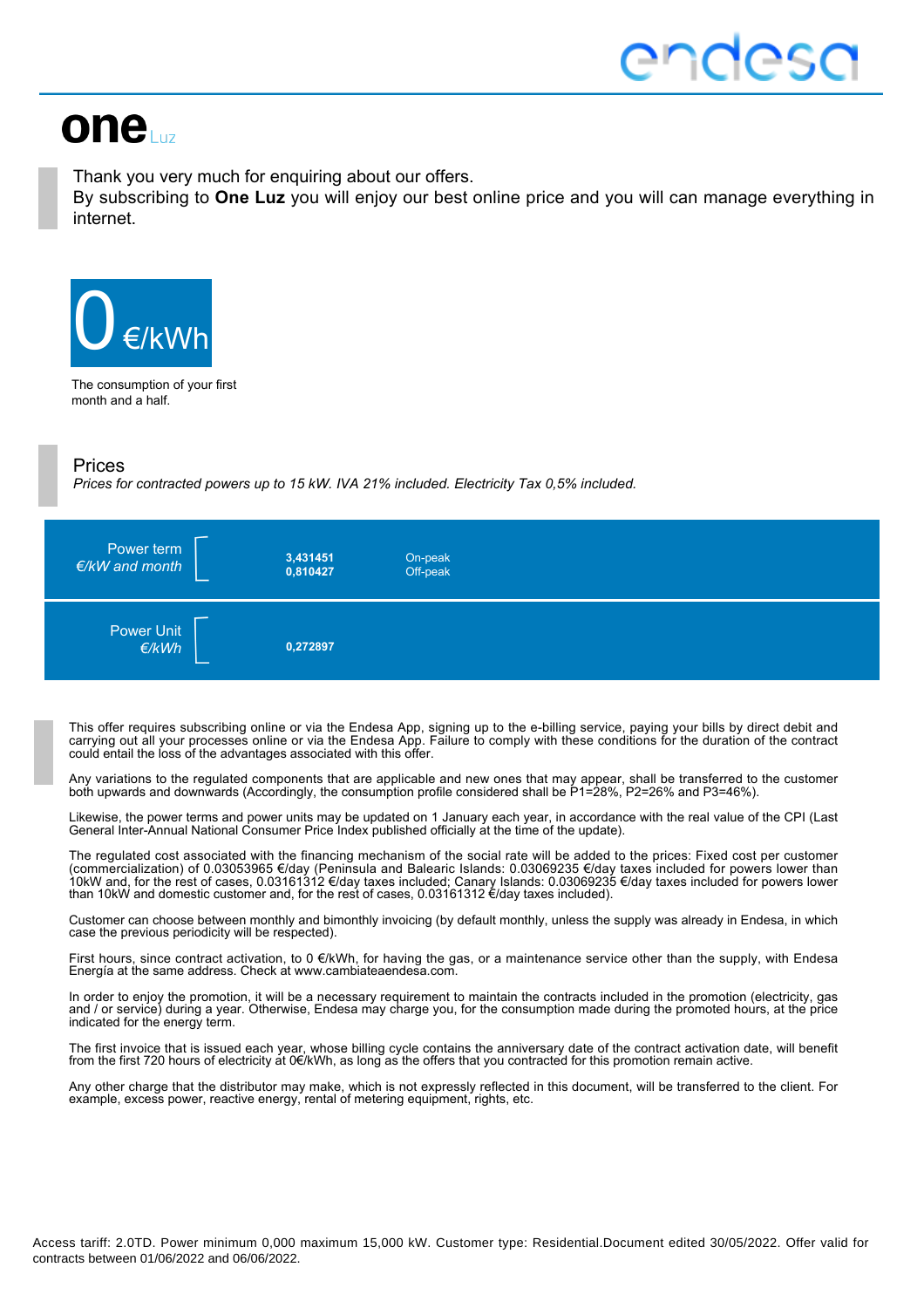# one

Thank you very much for enquiring about our offers.

By subscribing to **One Luz** you will enjoy our best online price and you will can manage everything in internet.



The consumption of your first month and a half.

#### Prices

*Prices for contracted powers up to 15 kW. IGIC 3% included. Electricity Tax 0,5% included.*



This offer requires subscribing online or via the Endesa App, signing up to the e-billing service, paying your bills by direct debit and carrying out all your processes online or via the Endesa App. Failure to comply with these conditions for the duration of the contract could entail the loss of the advantages associated with this offer.

Any variations to the regulated components that are applicable and new ones that may appear, shall be transferred to the customer both upwards and downwards (Accordingly, the consumption profile considered shall be P1=28%, P2=26% and P3=46%).

Likewise, the power terms and power units may be updated on 1 January each year, in accordance with the real value of the CPI (Last General Inter-Annual National Consumer Price Index published officially at the time of the update).

The regulated cost associated with the financing mechanism of the social rate will be added to the prices: Fixed cost per customer (commercialization) of 0.03053965 €/day (Peninsula and Balearic Islands: 0.03069235 €/day taxes included for powers lower than 10kW and, for the rest of cases, 0.03161312 €/day taxes included; Canary Islands: 0.03069235 €/day taxes included for powers lower than 10kW and domestic customer and, for the rest of cases, 0.03161312 €/day taxes included).

Customer can choose between monthly and bimonthly invoicing (by default monthly, unless the supply was already in Endesa, in which case the previous periodicity will be respected).

First hours, since contract activation, to 0 €/kWh, for having the gas, or a maintenance service other than the supply, with Endesa Energía at the same address. Check at www.cambiateaendesa.com.

In order to enjoy the promotion, it will be a necessary requirement to maintain the contracts included in the promotion (electricity, gas and / or service) during a year. Otherwise, Endesa may charge you, for the consumption made during the promoted hours, at the price indicated for the energy term.

The first invoice that is issued each year, whose billing cycle contains the anniversary date of the contract activation date, will benefit from the first 720 hours of electricity at 0€/kWh, as long as the offers that you contracted for this promotion remain active.

Any other charge that the distributor may make, which is not expressly reflected in this document, will be transferred to the client. For example, excess power, reactive energy, rental of metering equipment, rights, etc.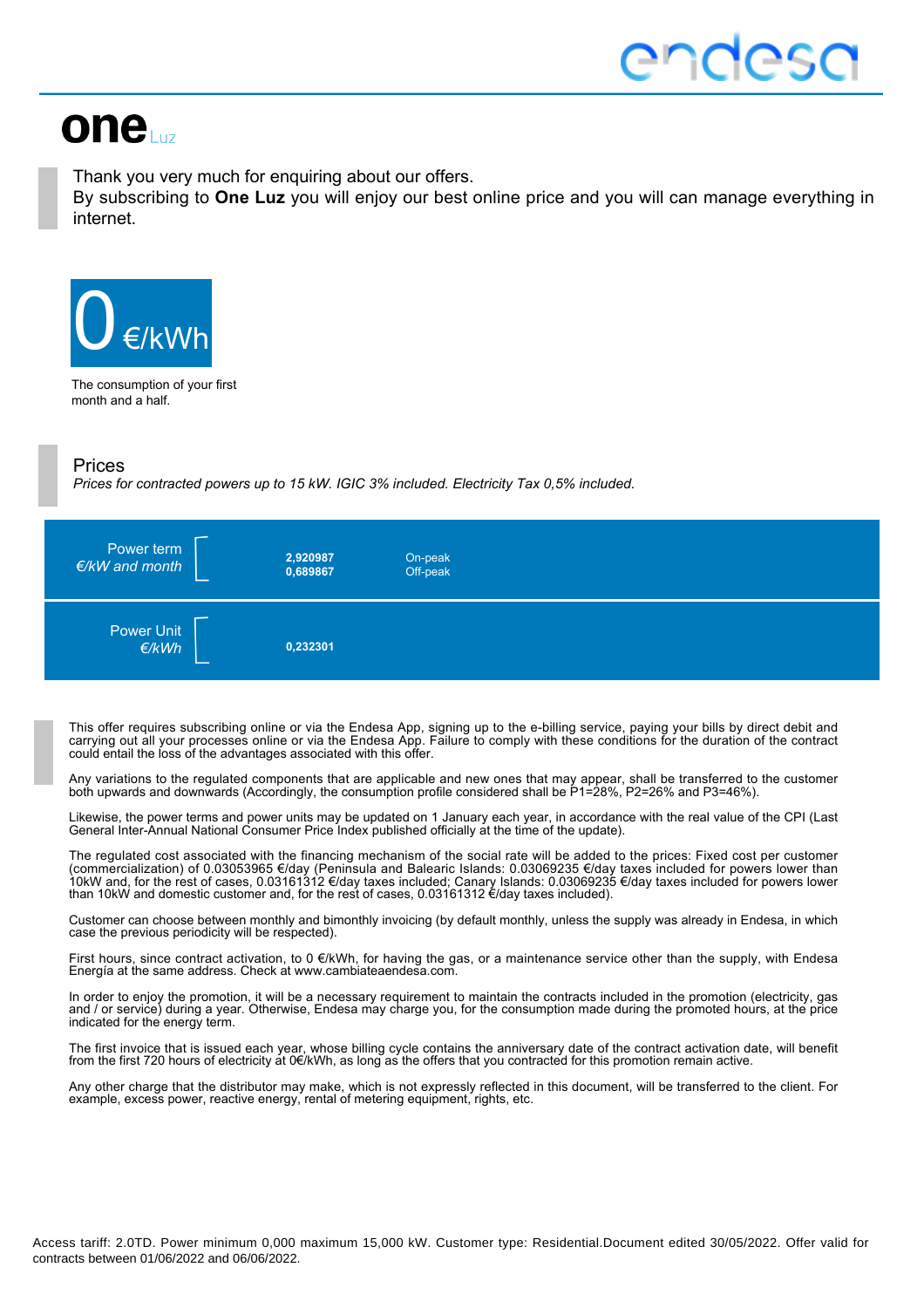# one<sub>Gas</sub>

Thank you very much for enquiring about our offers.

By subscribing to **One Gas** you will enjoy our best online price and you will can manage everything in internet.

### Prices

*Prices with discounts included. IVA 21% included. Hydrocarbons tax (0,00234€/kWh) not included.*



This offer requires subscribing online or via the Endesa App, signing up to the e-billing service, paying your bills by direct debit and carrying out all your processes online or via the Endesa App. Failure to comply with these conditions for the duration of the contract could entail the loss of the advantages associated with this offer.

Any variations to the regulated components that are applicable and new ones that may appear, shall be transferred to the customer both upwards and downwards. Any other charges made by the distribution company such as reactive energy, lease of metering equipment, rights, etc. shall also be transferred to the customer.

Likewise, the fixed and variable terms may be updated on 1 January each year, in accordance with the real value of the CPI (Last General Inter-Annual National Consumer Price Index published officially at the time of the update).

If the distributor notifies Endesa Energía S.A.U. a reassignment of the tariff group of the toll that corresponds to the supply point, Endesa Energía S.A.U. will communicate such circumstance to the consumer and may change the conditions of this contract to adapt them to the new corresponding toll, all without prejudice to the consumer's right to terminate their contract without penalty.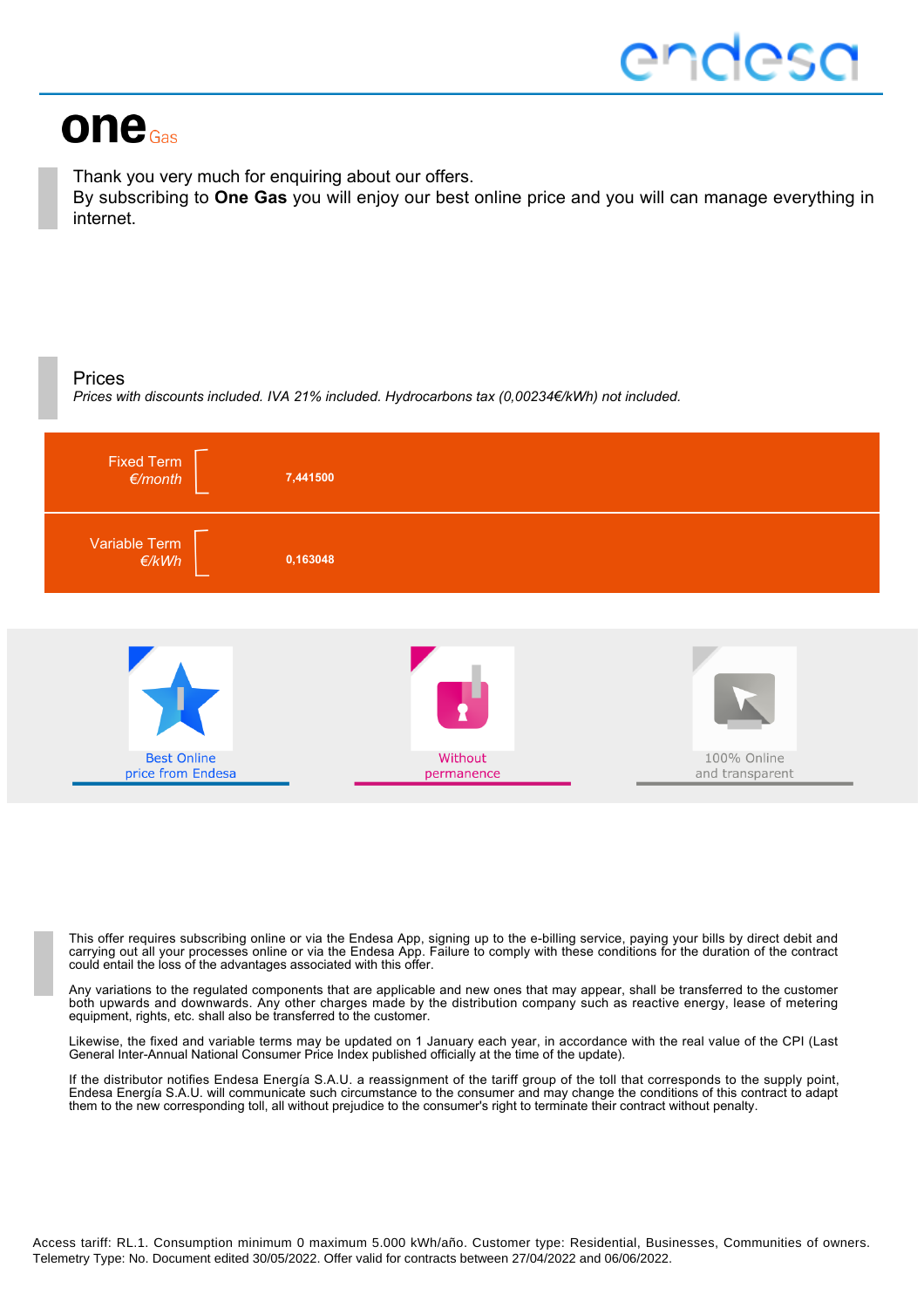# one<sub>Gas</sub>

Thank you very much for enquiring about our offers.

By subscribing to **One Gas** you will enjoy our best online price and you will can manage everything in internet.

### Prices

*Prices with discounts included. IVA 21% included. Hydrocarbons tax (0,00234€/kWh) not included.*



This offer requires subscribing online or via the Endesa App, signing up to the e-billing service, paying your bills by direct debit and carrying out all your processes online or via the Endesa App. Failure to comply with these conditions for the duration of the contract could entail the loss of the advantages associated with this offer.

Any variations to the regulated components that are applicable and new ones that may appear, shall be transferred to the customer both upwards and downwards. Any other charges made by the distribution company such as reactive energy, lease of metering equipment, rights, etc. shall also be transferred to the customer.

Likewise, the fixed and variable terms may be updated on 1 January each year, in accordance with the real value of the CPI (Last General Inter-Annual National Consumer Price Index published officially at the time of the update).

If the distributor notifies Endesa Energía S.A.U. a reassignment of the tariff group of the toll that corresponds to the supply point, Endesa Energía S.A.U. will communicate such circumstance to the consumer and may change the conditions of this contract to adapt them to the new corresponding toll, all without prejudice to the consumer's right to terminate their contract without penalty.